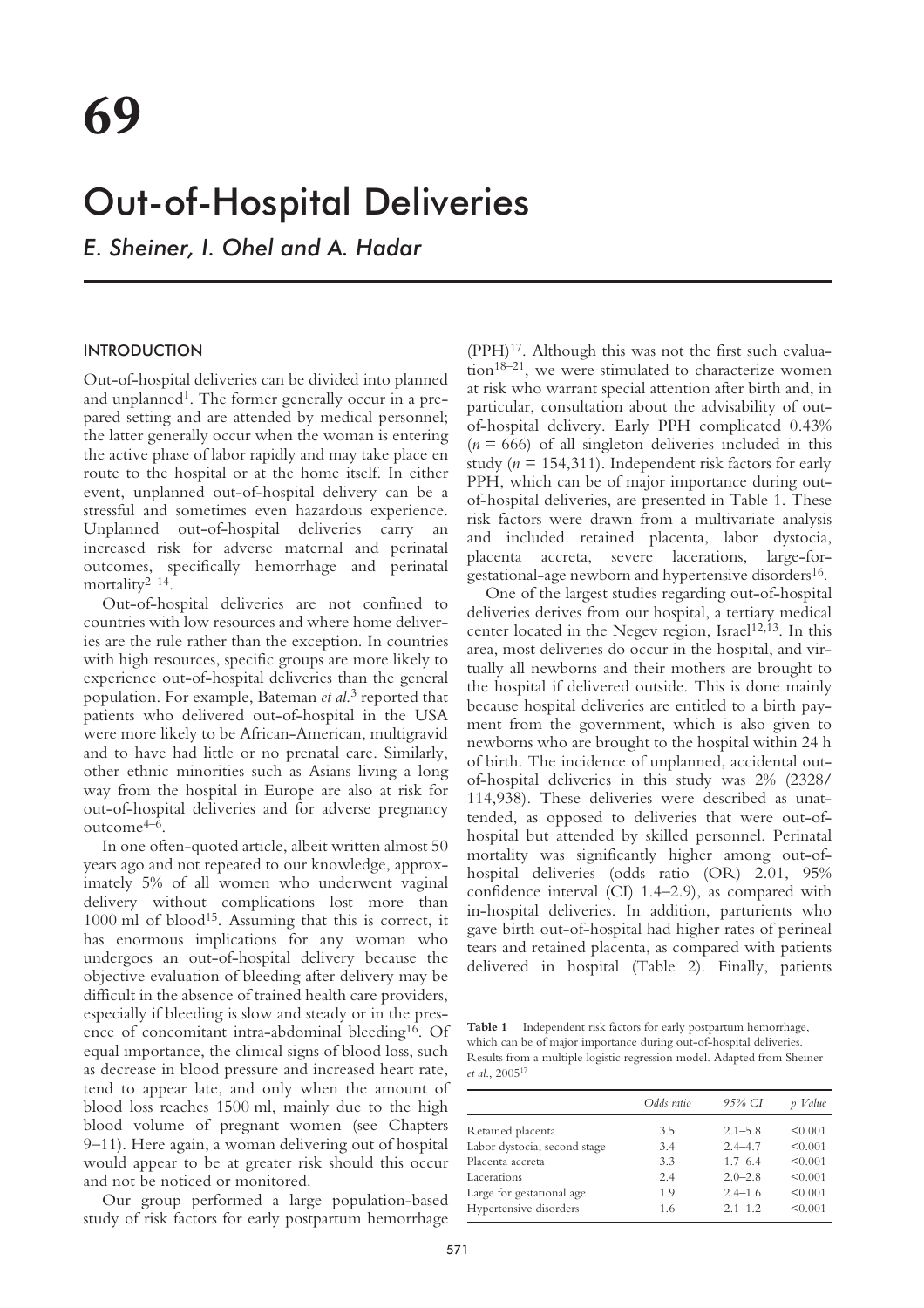delivered out-of-hospital had a higher rate of delayed discharge from hospital as compared with controls.

#### GLOBAL RATES OF OUT-OF-HOSPITAL DELIVERIES

The number of out-of-hospital deliveries in the world is not well documented (Table 3). It is important to distinguish between *accidental* out-of-hospital deliveries and those intended and planned to take place out-of-hospital, with or without the attendance of medical personnel. In rural and remote regions of developing countries, out-of-hospital deliveries occur mainly due to limited access to health services (see Chapter 64). Often, access to referral health facilities and basic life-saving measures is equally lacking within the home and community. These latter intended out-of-hospital deliveries are associated with high rates of perinatal morbidity and mortality2–14,22.

Hospital delivery is not a panacea as evidenced by a report from the Pan American Health Organization (PAHO), which documented the fact that 79% of deliveries in the Region of the Americas take place in institutional settings, with only a few countries in the Region reporting institutional deliveries below 50%23. Unfortunately, this trend was not accompanied by a corresponding decrease in maternal and perinatal mortality. Rather, even greater variations in neonatal and maternal mortality were seen in countries with high rates of institutional delivery. According to some authors, this may be due to unnecessary interventions, such as cesarean section and episiotomy, which may lead to increased morbidity and even mortality $24.25$ . Efforts are being made to promote the use of evidence-based interventions in these countries<sup>23</sup>.

In other reports from developed countries, the incidence of accidental out-of-hospital deliveries varied from 0.1 to  $2\frac{3}{13}$ ,  $26-28$ . Factors associated with accidental out-of-hospital deliveries include multiparity and lack of prenatal care, which by themselves might increase the risk for adverse perinatal outcome29,30. A report from a district general hospital in the UK indicated a low incidence of 0.31% of unplanned out-ofhospital deliveries occurring over a 3-year period<sup>26</sup>. Women with unplanned out-of-hospital deliveries were multiparous, and 11 of 14 deliveries (78.6%) occurred during the night, between the hours of 20.00 and 08.00, suggesting difficulties in access to the hospital. In a study from Finland, a trend was found towards a decrease in accidental out-of-hospital deliveries between 1963 and 1973 (from 1.3 to 0.4/1000 births). This trend changed by the 1990s when the rate rose up to 1/1000. This change was attributed to the closing of small hospitals in remote parts of the country, leading to inconvenient access to obstetric facilities<sup>7</sup>.

Examples for planned home births are found in two studies. In a prospective study designed to evaluate the safety of home births in North America, all home births involving certified professional midwives across the US and Canada during the year 2000 were assessed. The rate of planned home delivery was 1.6%28. A

**Table 2** Pregnancy and labor complications of patients delivered out-of-hospital compared with patients delivered in hospital. Adapted from Sheiner *et al*., 200213

|                                 | Out-of-hospital<br>$(n = 2328)$ |               | In hospital<br>$(n = 114, 938)$ |                |         |
|---------------------------------|---------------------------------|---------------|---------------------------------|----------------|---------|
| Characteristics                 | $\boldsymbol{n}$                | $\frac{0}{0}$ | $\boldsymbol{n}$                | $\frac{0}{0}$  | p Value |
| Lack of prenatal care           | 809                             | 34.8          | 10,822                          | 9.4            | < 0.001 |
| Perineal tear grade 1-2         | 435                             | 18.7          | 16,178                          | 14.1           | < 0.001 |
| Perineal tear grade 3-4         | 4                               | 0.2           | 77                              | 0 <sub>1</sub> | < 0.056 |
| Retained placenta               | 27                              | 1.2           | 693                             | 0.6            | < 0.001 |
| Small for gestational age       | 233                             | 10.0          | 6809                            | 5.9            | < 0.001 |
| Large for gestational age       | 145                             | 6.2           | 11,774                          | 10.2           | < 0.001 |
| Perinatal mortality             | 29                              | 1.2           | 718                             | 0.6            | < 0.001 |
| Delayed discharge from hospital | 911                             | 39.7          | 35.343                          | 31.1           | < 0.001 |

**Table 3** Rates of planned and unplanned out-of-hospital deliveries in the world

| Country                              | Reference                      | Rate (%) |
|--------------------------------------|--------------------------------|----------|
| Planned out-of-hospital deliveries   |                                |          |
| United States and Canada             | Johnson et al. <sup>28</sup>   | 1        |
| Netherlands                          | Anthony et al. <sup>31</sup>   | 33       |
| <b>United States</b>                 | MacDorman et al. <sup>32</sup> | 0.9      |
| Home births in developing countries  |                                |          |
| Ethiopia southern                    | Sibley et al. <sup>33</sup>    | 90       |
| India                                | Kodkany et al. <sup>34</sup>   | 50       |
| Nairobi, Kenya                       | Bazant et al. <sup>35</sup>    | 33       |
| Pakistan                             | Ayaz et al. <sup>36</sup>      | 44       |
| Unplanned out-of-hospital deliveries |                                |          |
| Israel, Negev region                 | Sheiner et al. <sup>13</sup>   | 2        |
| UK                                   | Scott et al. <sup>26</sup>     | 0.3      |
| Finland                              | Viisainen et al. <sup>7</sup>  | 0.1      |
| Scotland catchment                   | Rodie et al. <sup>27</sup>     | 0.6      |

statistical report on home births in the US during the years 1990–2006 showed an interesting trend. After a gradual decline from 1990 to 2004, the percentage of out-of-hospital births increased from 0.87% in 2004 to 0.90% in 2005 and 2006. Home birth rates were higher for non-Hispanic white women, married women, women aged 25 and over, women with previous children, and higher in rural counties of less than 100,000 population. Home births were less likely to be preterm, low birth weight, or multiple deliveries.

In The Netherlands, approximately one-third of births are planned home deliveries, attended by midwives. In this cross-sectional study, maternal demographics associated with home birth included multiparity, age above 25 years and living in small as opposed to large cities<sup>31</sup>.

The condition is quite different in undeveloped countries. In these areas, home birth with unskilled attendants is the norm, and maternal and neonatal mortality rates are high. Unfortunately, the rates and outcomes of these out-of-hospital births are grossly underreported. The causes for this situation include inadequate emergency care and home-based care by attendants who are poorly equipped or educated to respond to emergencies, leading to inappropriate or delayed action. For example, in rural southern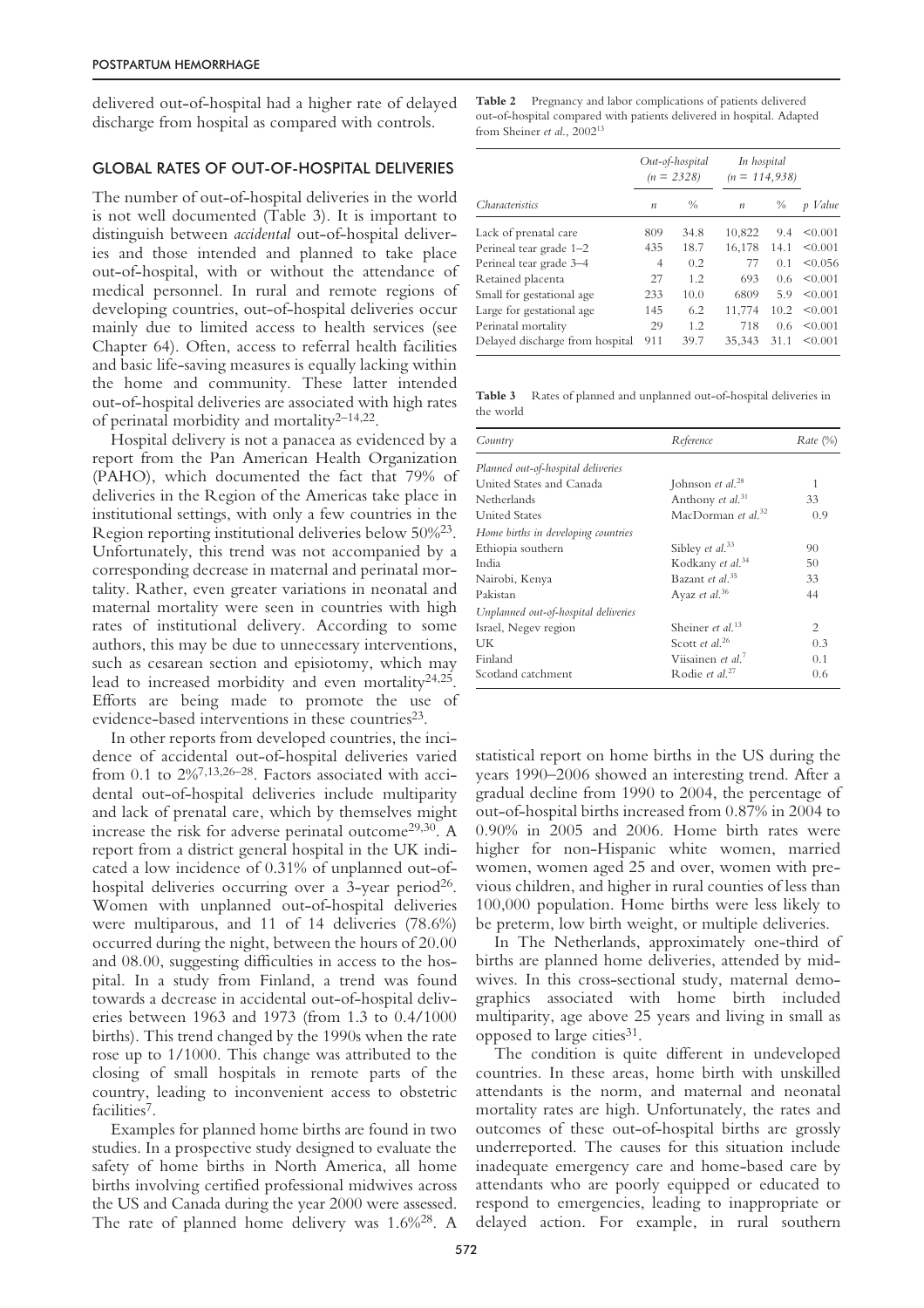Ethiopia, over 90% of births take place at home in the presence of unskilled attendants<sup>33</sup>.

In conclusion, the number of out-of-hospital deliveries in the world is not well documented. Although it is widely accepted that the quality of maternity care is a main determinant of maternal and fetal morbidity and mortality rates<sup>37</sup>, the lack of statistical information on out-of-hospital deliveries is a severe limitation for further evaluation of the relationship between outof-hospital deliveries and maternal morbidity and mortality in general and specifically PPH. On the other hand, encouraging data now show that simple interventions in community settings can make a change in maternal morbidity, neonatal mortality, stillbirths and perinatal mortality<sup>38</sup>.

### OUT-OF-HOSPITAL DELIVERY AND POSTPARTUM **HEMORRHAGE**

Our group14 compared maternal and neonatal outcomes in out-of-hospital versus in-hospital deliveries in a prospective study. Unplanned out-of-hospital deliveries resulted in a statistically significant higher rate of PPH (OR 8.4, 95% CI 1.1–181.1, *p =* 0.018) (Table 4).

PPH due to uterine atony is the primary direct cause39 of maternal mortality globally and this statement is equally true for those who deliver out-ofhospital and those who deliver at the most well equipped institute for obstetric care. Management strategies in developed countries involve crystalloid fluid replacement, blood transfusions and surgery. Such definitive therapies are often not accessible in developing countries, particularly in cases of out-ofhospital deliveries. The lack of skilled attendants at delivery who can provide even the minimum of care, long transport times to facilities that can manage uterine atony or severe lacerations of the genital tract, and unattended obstructed labor leading to a ruptured uterus, elevate PPH to its position as the number one killer of women during childbirth<sup>22</sup>. These factors are exacerbated by the prevalence of anemia, estimated to affect half of all pregnant women in the world $40$ .

**Table 4** Maternal outcomes of patients with unplanned out-of-hospital deliveries and the control group. Adapted from Hadar *et al*., 200514

|                           | Unplanned<br>out-of-hospital<br>deliveries<br>$(n = 151)$ |      |                  | Control group<br>$(n = 151)$ |         |
|---------------------------|-----------------------------------------------------------|------|------------------|------------------------------|---------|
| <i>Characteristics</i>    | $\boldsymbol{n}$                                          | $\%$ | $\boldsymbol{n}$ | %                            | p Value |
| Vaginal tears             | 27                                                        | 17.9 | 18               | 12.0                         | 0.087   |
| Postpartum hemorrhage     | 8                                                         | 5.3  | 1                | 0.6                          | 0.018   |
| Postpartum endometritis   | $\overline{c}$                                            | 1.3  | 0                | $\Omega$                     | 0.157   |
| Antibiotic treatment      | 2                                                         | 1.3  | $\Omega$         | $\Omega$                     | 0.157   |
| Sutures of vaginal tears  | 25                                                        | 16.6 | 18               | 12.0                         | 0.249   |
| Revision of uterus cavity | 6                                                         | 4.0  | $\theta$         | $\theta$                     | 0.013   |
| Hospitalization (days)    | $3.2 \pm 0.9$                                             |      | $2.95 \pm 0.6$   |                              | 0.111   |

Women who deliver out-of-hospital also do not benefit from active management of the third stage of labor, a methodology which clearly is associated with reductions in acute PPH and acute severe PPH (see Chapter 14). A retrospective study from Ghana compared active versus expectant management in a rural setting at Holy Family Hospital in Berekum<sup>41</sup>. The study found that PPH (blood  $loss = 500$  ml) occurred less often in the actively managed group (OR 0.8, 95% CI 0.7–0.9). McCormick and colleagues<sup>42</sup> published a systematic review of studies that assessed the efficacy of active management of the third stage in low-resource settings. Active management of the third stage of labor, especially the administration of uterotonic drugs, reduced the risk of PPH due to uterine atony without increasing the incidence of retained placenta or other serious complications. Oxytocin is preferred over syntometrine, but misoprostol can be used effectively to prevent hemorrhage in situations where parenteral medications are not available (see Chapters 34 and 42). Misoprostol is easily used, effectively administered orally, and can be stored at room temperature for a relatively long period. It is important to keep in mind, however, that uterotonics such as misoprostol can only prevent PPH due to uterine atony; other causes of PPH (such as uterine rupture, cervical tear and vaginal injury, retained placenta, etc.) are unaffected43. Misoprostol is currently registered for obstetric and gynecologic use in Brazil, Peru, Egypt, France, Russia, Spain, India, Nepal, Bangladesh, Ghana, Kenya, Nigeria, Sudan, Tanzania, Uganda and Zambia5,44. To date, few studies describe misoprostol use at home births other than in the context of an intervention study<sup>45</sup> (see Chapter 42).

A 2003 Cochrane Review of active versus expectant management of the third stage of labor<sup>46</sup> included five randomized, controlled trials and found that, for all women, including women deemed at low risk for PPH, active management decreased the incidence of PPH (both 500–1000 ml and >1000 ml), shortened the third stage of labor, decreased the amount of maternal blood loss and the need for blood transfusion and additional therapeutic uterotonic agents. The incidence of PPH of 500 ml or more was reduced in the actively managed group (relative risk 0.38, 95% CI 0.32–0.46). These figures mean that for every 12 women who are actively rather than expectantly managed, one case of PPH (defined as blood loss of 500 ml) will be averted, whereas the number needed to treat for averting blood loss of greater than 1000 ml would be 57. Actively managed women lost less blood (weighted mean blood loss of 79.33 ml less) than those who managed expectantly. In addition, the third stage was an estimated 9.77 minutes shorter in actively managed women. The authors of this review concluded that the use of routine uterotonic agents to prevent PPH can reduce maternal mortality by 40%47.

Data on types and incidences of maternal morbidities in communities with limited access to health services are scarce<sup>22</sup>. Bang and colleagues found,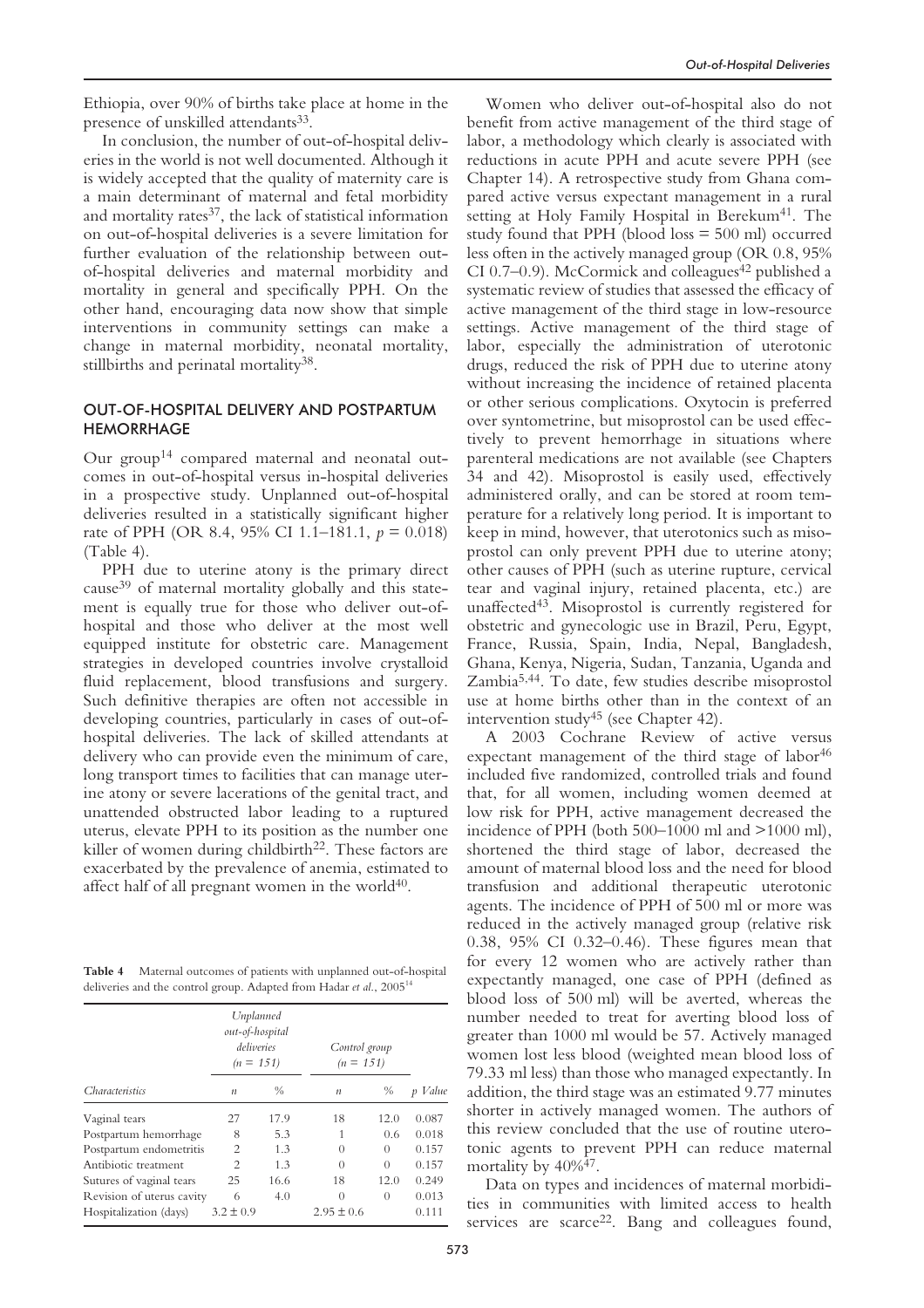in their prospective observational study conducted in Gadchiroli, India, that the incidence of maternal morbidity was 52.6%. The most common intrapartum morbidities were prolonged labor (10.1%), prolonged rupture of membranes (5.7%), abnormal presentation  $(4.0\%)$  and primary PPH  $(3.2\%)^{22}$ . The postpartum morbidities included secondary PPH (15.2%). In their study, mothers and neonates were prospectively observed at home in 39 villages without interventions. The study included a population of approximately one million parturients. Most deliveries in the area were conducted by traditional birth attendants (TBAs) and family members. This is the first reported study in a rural setting in a developing country where labor and the puerperium were prospectively observed at home in a systematic and objective manner to measure the incidence of maternal morbidities. While it provided interesting information, it also had certain limitations. In particular, the sample may underestimate the incidence of morbidities because many hospital deliveries (which may have a higher proportion of problems) were not studied.

Another randomized, controlled trial was carried out to determine whether suckling immediately after birth reduces the frequency of PPH48. Trial participants were attended by TBAs. The TBAs compared blood loss in live born singleton deliveries in the early suckling mothers  $(n = 2104)$  and in controls  $(n = 2123)$ . The frequency of PPH (loss greater than 500 ml) was similar in both groups, 7.9% in the suckling compared with 8.4% in the controls.

Prual and colleagues reported the frequency of morbidity in a population-based survey of a cohort of 20,326 pregnant women in six West African countries<sup>49</sup>. The main direct cause of severe maternal morbidity was hemorrhage (3.05 per 100 live births); in this report, 23 cases involved uterine rupture (0.12 per 100). Case fatality rates were high for hemorrhage and varied from 1.9% for antepartum or peripartum hemorrhage to 3.7% for placental abruption. The high case fatality rates of several complications reflected a poor quality of obstetric care.

Walraven *et al*. 50, in a double blind, randomized, controlled trial, sought to evaluate the impact of oral misoprostol on PPH compared with standard treatment in the home birth situation in rural Gambia, with measured blood loss, postpartum hemoglobin, and change in hemoglobin level between the last antenatal care visit and 3–5 days' postpartum as outcome measures. The study was carried out in 26 primary health care villages of the North Bank East Health Division, The Gambia, West Africa. Seventy-two per cent of births occur at home and maternal mortality in the study area was estimated at 424/100,000 live births in a reproductive age mortality survey, with PPH as the most important direct cause of maternal mortality. There were two maternal deaths in the study population (maternal mortality ratio for study population of 163 per 100,000 live births; 95% Poisson CI 20–595), both in the misoprostol group. These deaths were attributed to PPH (measured blood loss 2200 ml) and

**Table 5** The risk for postpartum hemorrhage (PPH) in out-of-hospital deliveries

| Country          | Reference                          | PPH in out-of-hospital<br>deliveries |
|------------------|------------------------------------|--------------------------------------|
| West Africa      | Prual et al. <sup>49</sup>         | 3.1%                                 |
| Malawi           | Bullough et al. <sup>48</sup>      | 8.4%                                 |
| Ghana            | Geelhoed et al. <sup>41</sup>      | 17.4%                                |
| India            | Bang et al. <sup>22</sup>          | 3.2%                                 |
| Israel           | Hadar et al. $14$                  | 5.3%                                 |
| Israel           | Sheiner et al. <sup>13</sup>       | 3.2%                                 |
| Scotland         | Rodie et $d^{51}$                  | 0.6%                                 |
| Mexico (Jalisco) | Avalos-Huízar et al. <sup>52</sup> | 12%                                  |

disseminated intravascular coagulation due to malaria (measured blood loss 300 ml).

Table 5 summarizes the existing, limited data regarding the association between out-of-hospital deliveries and PPH.

#### **CONCLUSIONS**

The fact that so many women deliver in domiciliary conditions clearly affects their risk of PPH. Our research has, for the first time, established an odds ratio of 8.4 for PPH in out-of-hospital deliveries<sup>14</sup>. This number represents an urgent call to the medical community to change this circumstance whenever and wherever possible, as is detailed in other chapters of this book. All births should be attended by adequately trained personnel. Misoprostol has an important role for the prevention of PPH. Misoprostol is a reasonable option where parenteral administration of a uterotonic is not feasible. It is easily used, effectively administered orally, and can be stored at room temperature for a relatively long period. Nevertheless, it is important to keep in mind that misoprostol can only prevent PPH due to uterine atony; other causes of PPH are unaffected. More effective strategies are needed to convince women with high-risk pregnancies to deliver in a hospital which has access to emergency referral services.

#### References

- 1. Zur M, Hadar A, Sheiner E, Mazor M. Out-of-hospital deliveries: incidence, obstetrical characteristics and perinatal outcome. Harefuah 2003;142:38–41
- 2. Burnett CA 3rd, Jones JA, Rooks J, Chen CH, Tyler CW Jr, Miller CA. Home delivery and neonatal mortality in North Carolina. JAMA 1980;244:2741–5
- 3. Bateman DA, O'Bryan L, Nicholas SW, Heagarty MC. Outcome of unattended out-of-hospital births in Harlem. Arch Pediatr Adolesc Med 1994;148:147–52
- 4. Hinds MW, Bergeisen GH, Allen DT. Neonatal outcome in planned vs. unplanned out-of-hospital births in Kentucky. JAMA 1985;253:1578–82
- 5. Goldenberg RL, Hale CB, Houde J, Humphrey JL, Wayne JB, Boyd BW. Neonatal deaths in Alabama. III. Out-ofhospital births, 1940–1980. Am J Obstet Gynecol 1983;147: 687–93
- 6. Bhoopalam PS, Watkinson M. Babies born before arrival at hospital. Br J Obstet Gynaecol 1991;98:57–64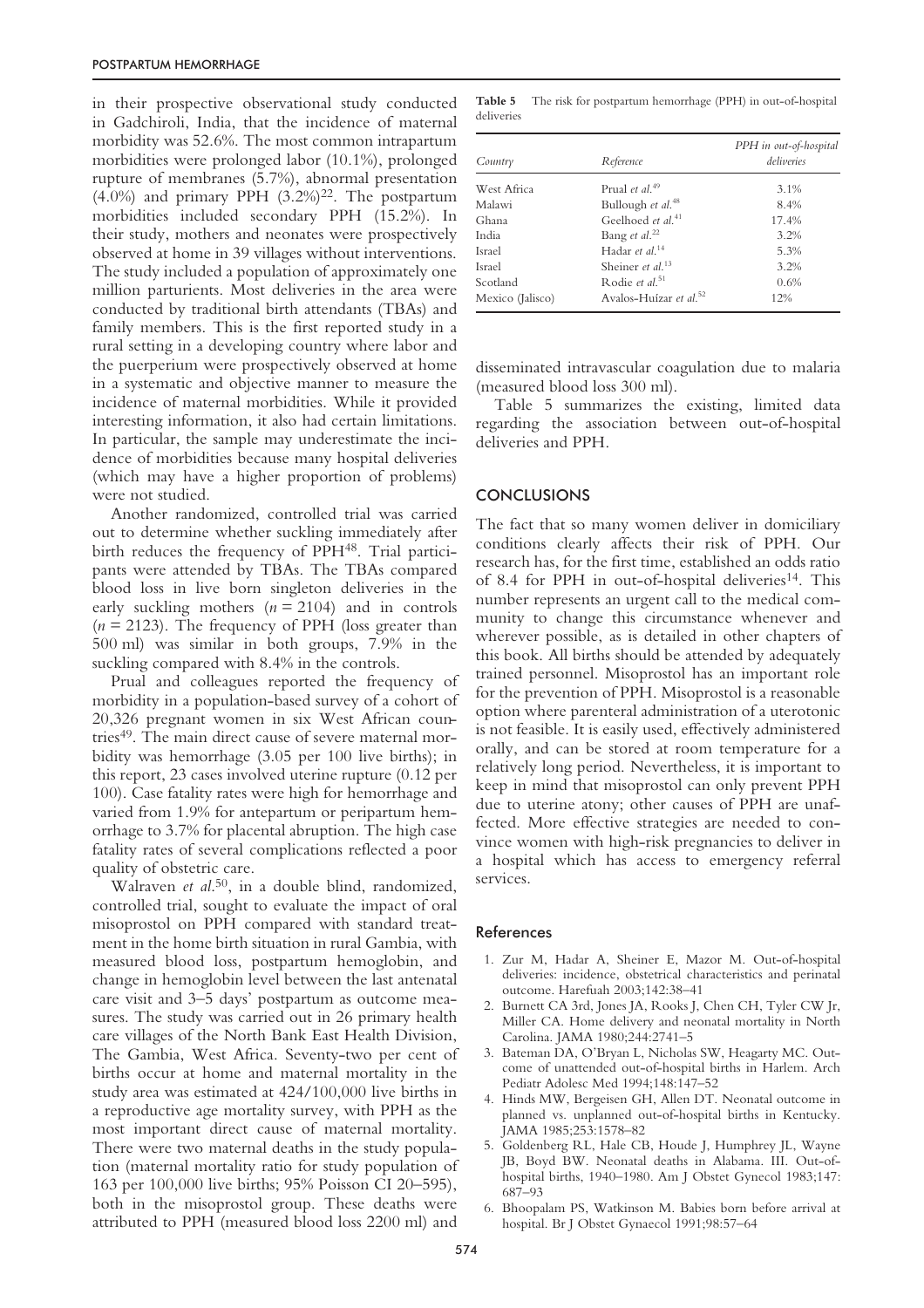- 7. Viisainen K, Gissler M, Hartikainen AL, Hemminki E. Accidental out-of-hospital births in Finland: incidence and geographical distribution 1963–1995. Acta Obstet Gynecol Scand 1999;78:372–8
- 8. Moscovitz HC, Magriples U, Keissling M, Schriver JA. Care and outcome of out-of-hospital deliveries. Acad Emerg Med 2000;7:757–61
- 9. Verdile VP, Tutsock G, Paris PM, Kennedy RA. Out-ofhospital deliveries: a five-year experience. Prehospital Disaster Med 1995;10:10–13
- 10. Chen CC, Huang CB, Chung MY. Unexpected delivery before arrival at hospital: an observation of 18 cases. Changgeng Yi Xue Za Zhi 2000;23:205–10
- 11. Walraven GE, Mkanje RJ, Roosmalen J, van Dongen PW, Dolmans WM. Perinatal mortality in home births in rural Tanzania. Eur J Obstet Gynecol Reprod Biol 1995;58:131–4
- 12. Sheiner E, Hershkovitz R, Shoham-vardi I, Erez O, Hadar A, Mazor M. A retrospective study of unplanned out-of-hospital deliveries. Arch Gynecol Obstet 2004;269:85–8
- 13. Sheiner E, Shoham-vardi I, Hadar A, Sheiner EK, Hershkovitz R, Mazor M. Accidental out-of-hospital delivery as an independent risk factor for perinatal mortality. J Reprod Med 2002;47:625–30
- 14. Hadar A, Rabinovich A, Sheiner E, Landau D, Hallak M, Mazor M. Obstetrics characteristics and neonatal outcome of unplanned out-of-hospital term deliveries: a prospective case–control study. J Reprod Med 2005;50:832–6
- 15. Pritchard JD, Baidwin RM, Dickey JC, Wiggins KM. Blood volume changes in pregnancy and the puerperium. II. Red blood cell loss and changes in apparent blood volume during and following vaginal delivery, cesarean section, and cesarean section plus total hysterectomy. Am J Obstet Gynecol 1962; 84:1271–82
- 16. Norris CT. Management of postpartum hemorrhage. Am Fam Physician 1997;55:635–40
- 17. Sheiner E, Sarid L, Levy A, Seidman DS, Hallak M. Obstetric risk factors and outcome of pregnancies complicated with early postpartum hemorrhage: A population-based study. J Matern Fetal Neonatal Med 2005;18:149–54
- 18. Combs CA, Murphy EL, Laros RK. Factors associated with postpartum hemorrhage with vaginal birth. Obstet Gynecol 1991;77:69–76
- 19. Combs CA, Murphy EL, Laros RK. Factors associated with hemorrhage in cesarean deliveries. Obstet Gynecol 1991;77: 77–82
- 20. Magann EF, Evans S, Hutchinson M, Collins R, Howard BC, Morrison JC. Postpartum hemorrhage after vaginal birth: an analysis of risk factors. South Med J 2005;98:419–22
- 21. Magann EF, Evans S, Chauhan SP, Lanneau G, Fisk AD, Morrison JC. The length of the third stage of labor and the risk of postpartum hemorrhage. Obstet Gynecol 2005;105: 290–3
- 22. Bang RA, Bang AT, Reddy MH, Deshmukh MD, Baitule SB, Filippi V. Maternal morbidity during labour and the puerperium in rural homes and the need for medical attention: A prospective observational study in Gadchiroli, India. Br J Obstet Gynaecol 2004;111:231–8
- 23. Pan American Health Organization. Health in the Americas. Pan American Health Organization, 2002;I www.paho.org
- 24. Lydon-Rochelle M, Holt VL, Martin DP, Easterling TR. Association between method of delivery and maternal rehospitalization. JAMA 2000;283:2411–6
- 25. Srp B, Velebil P. Proportion of caesarean sections and main causes of maternal mortality during 1978–1997 in the Czech Republic. Ceska Gynekol 1999;64:219–23
- 26. Scott T, Esen UI. Unplanned out-of-hospital births who delivers the babies? Ir Med J 2005;98:70–2
- 27. Rodie VA, Thomson AJ, Norman JE. Accidental out-ofhospital deliveries: an obstetric and neonatal case control study. Acta Obstet Gynecol Scand 2002;81:50–4
- 28. Johnson KC, Daviss BA. Outcomes of planned home births with certified professional midwives: large prospective study in North America. Br Med J 2005;330:1416
- 29. Twizer E, Sheiner E, Hallak M, Mazor M, Katz M, Shoham-Vardi I. Lack of prenatal care in a traditional society: is it an obstetrical hazard? J Reprod Med 2001;46:662–8
- 30. Sheiner E, Hallak M, Twizer E, Mazor M, Katz M, Shoham-Vardi I. Lack of prenatal care in two different societies living in the same region and sharing the same medical facilities. J Obstet Gynaecol 2001;21:453–8
- 31. Anthony S, Buitendijk SE, Offerhaus PM, Dommelen P, Pal-de Bruin KM. Maternal factors and the probability of a planned home birth. Br J Obstet Gynaecol 2005;112:748–53
- 32. MacDorman MF, Menacker F, Declercq E. Trends and characteristics of home and other out-of-hospital births in the United States, 1990–2006. Natl Vital Stat Rep 2010;58:1–14, 16
- 33. Sibley L, Buffington ST, Haileyesus D. The American College of Nurse-Midwives' Home-Based Lifesaving Skills Program: A Review of the Ethiopia Field Test. J Midwifery Womens Health 2004;49:320–8
- 34. Kodkany BS, Derman RJ, Goudar SS, et al. Initiating a novel therapy in preventing postpartum hemorrhage in rural India: a joint collaboration between the United States and India. Int J Fertil Womens Med 2004;49:91–6
- 35. Bazant ES, Koenig MA, Fotso JC, Mills S. Women's use of private and government health facilities for childbirth in Nairobi's informal settlements. Stud Fam Plann 2009;40: 39–50
- 36. Ayaz A, Saleem S. Neonatal mortality and prevalence of practices for newborn care in a squatter settlement of Karachi, Pakistan: a cross-sectional study. PLoS One 2010;5:e13783
- 37. World Health Organization. Mother–Baby Package (WHO/ RHT/MSM/94.11, Rev1). Geneva: World Health Organization, 1998
- 38. Lassi ZS, Haider BA, Bhutta ZA. Community-based intervention packages for reducing maternal and neonatal morbidity and mortality and improving neonatal outcomes. Cochrane Database Syst Rev2010;(12):CD005978
- 39. Miller S, Lester F, Hensleigh P. Prevention and treatment of postpartum hemorrhage: new advances for low-resource settings. J Midwifery Womens Health 2004;49:283–92
- 40. Levy A, Fraser D, Katz M, Mazor M, Sheiner E. Maternal anemia during pregnancy is an independent risk factor for low birthweight and preterm delivery. Eur J Obstet Gynecol Reprod Biol 2005;122:182–6
- 41. Geelhoed D, Visser L, Agordzo P, et al. Active versus expectant management of the third stage of labor in rural Ghana. Acta Obstet Gynecol Scand 2002;81:171–3
- 42. McCormick ML, Sanghvi HC, Kinzie B, McIntosh N. Preventing postpartum hemorrhage in low-resource settings. Int J Gynaecol Obstet 2002;77:267–75
- 43. Fortney JA. Home use of misoprostol to prevent PPH. Editor's Comment. Int J Gynaecol Obstet 2010;108:268
- 44. Fernandez M, Coeytaux F, Gomez Ponce de Leon R, Harrison D. Assessing the global availability of misoprostol. Int J Gynecol Obstet 2009;105:180–6
- 45. Flandermeyer D, Stanton C, Armbruster D. Uterotonic use at home births in low-income countries: a literature review. Int J Gynaecol Obstet 2010;108:269–75
- 46. Prendiville WJ, Elbourne D, McDonald S. Active versus expectant management in the third stage of labour (Cochrane Review). In The Cochrane Library. Chichester: John Wiley & Sons, 2003, Issue 4
- 47. Prendiville WJ, Harding JE, Elbourne DR, Stirrat GM. The Bristol third stage trial: active versus physiological management of third stage of labour. Br Med J 1988;297:1295–300
- 48. Bullough CH, Msuku RS, Karonde L. Early suckling and postpartum hemorrhage: controlled trial in deliveries by traditional birth attendants. Lancet 1989;2:522–5
- 49. Prual A, Bouvier-Colle MH, de Bernis L, Breart G. Severe maternal morbidity from direct obstetric causes in West Africa: incidence and case fatality rates. Bull WHO 2000; 78:593–602
- 50. Walraven G, Blum J, Dampha Y, et al. Misoprostol in the management of the third stage of labour in the home delivery